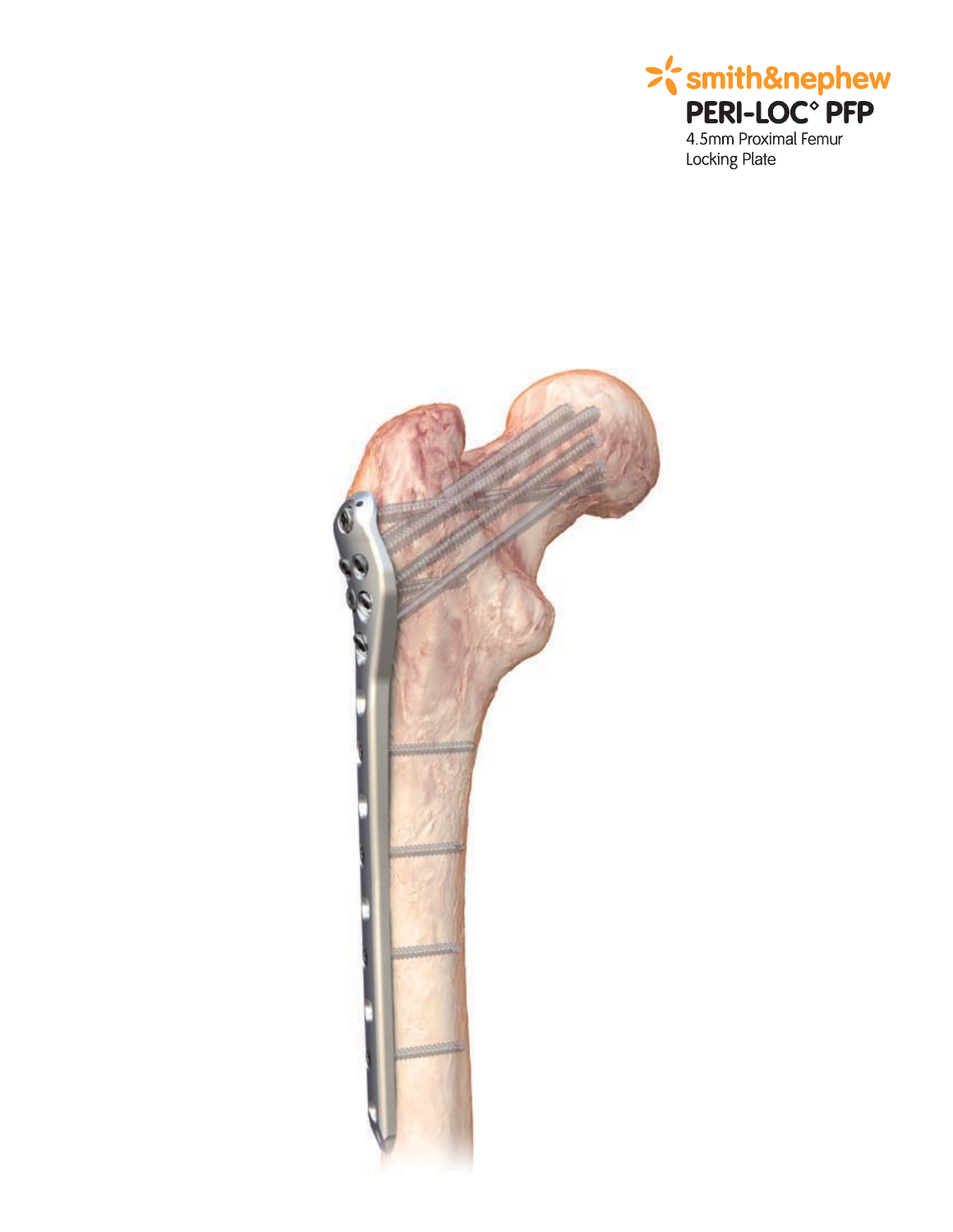# Design features and benefits

Proximal femur fractures are challenging injuries that are prone to a variety of complications. Factors such as rotational instability, the presence of varied fracture patterns and complex deforming forces, and the frequent association of these fractures with comminution and/or poor bone quality require dedicated implants for optimal fracture fixation.

The PERI-LOC<sup>®</sup> 4.5mm Proximal Femur Locking Plate offers a total of six individual screw options in the

proximal femur for superior stability and intraoperative versatility. An anatomically bowed shaft maximizes plate-to-bone coverage extending down the shaft of the femur for an optimal anatomic implant fit. The minimally invasive procedure is facilitated by a radiolucent targeting system designed to reduce the potential for soft tissue damage or disruption of blood supply.

# Indications

The PERI-LOC 4.5mm Proximal Femur Locking Plate is indicated for the treatment of:

- Fractures of the trochanteric region including simple intertrochanteric, reverse intertrochanteric, transverse trochanteric, complex multifragmentary and fractures with medial cortex instability
- Proximal femur fractures with ipsilateral shaft fractures
- Metastatic proximal femur fractures
- Proximal femur osteotomies
- Fractures in osteopenic bone
- Nonunions and malunions
- Basi/transcervical femoral neck fractures
- Subcapital femoral neck fractures
- Subtrochanteric femur fractures

## Implant features

### **PERI-LOC 4.5mm Proximal Femur Locking Plate**

- Anatomically contoured to the lateral aspect of the proximal femur
- Left and right specific
- Six distinct points of fixation in the proximal femur
- Bullet plate tip assists with percutaneous insertion and minimize prominence
- Locking or non-locking option in every screw hole
- Each screw hole accepts 4.5mm Cortex, 4.5mm Locking, 5.7mm Cannulated Locking, 6.5mm Cancellous, 6.5mm Cannulated Conical and/or 6.5mm Cannulated Locking Screws
- 2.0 m anatomic bow beginning at the sixth hole to maximize plate coverage extending down the femoral shaft
- Radiolucent targeter available for percutaneous fracture fixation
- Compatible with the PERI-LOC Large Fragment Locked Plating System

# 





- Low profile heads to reduce soft tissue irritation
- Self-Tapping 4.5mm Cortex and 4.5mm Locking Screws
- Self-Drilling, Self-Tapping 5.7mm Cannulated Locking, 6.5mm Cannulated Conical and 6.5mm Cannulated Locking Screws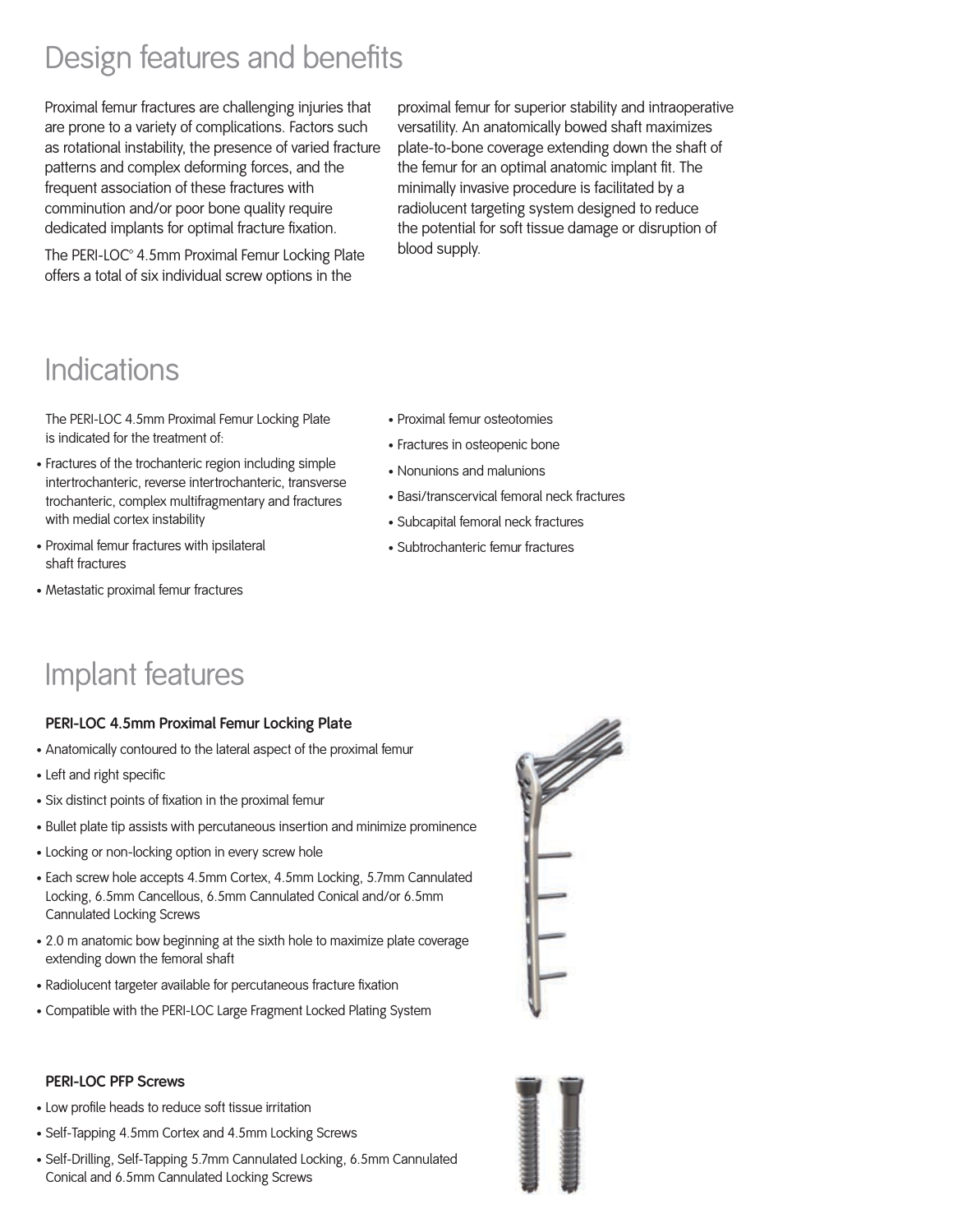### **PERI-LOC™ PFP Cable Saddle**

- Holds cable in position around a plate
- Snap-fits into hex recess of 4.5mm and 5.7mm screws
- System compatibility:

Standard ACCORD<sup>®</sup> Cable System implants and all cable systems using up to a 2.0mm diameter stainless steel cable

### **Hole Filler**

Allows you to utilize any hole for cable saddles where a screw cannot be used because of another implant or prosthesis.

All implants are manufactured from 316L stainless steel for strength and durability.

### **Multiple fixation points**

Each PERI-LOC 4.5mm Proximal Femur Locking Plate offers up to six points of fixation in the proximal femur. Five screws support the femoral neck and head and one targets the calcar femorale. Multiple points of fixation optimize the implant's ability to resist rotational and varus stresses through the trochanteric region. Screws may be inserted in either locking or non-locking mode to allow for the creation of customizable hybrid locked plating constructs.

### **Anatomical plate design**

The head of the 4.5mm Proximal Femur Locking Plate is precontoured to fit the anatomy of the lateral aspect of the greater trochanter. Extending down the shaft of the femur, the plate sits straight along the lateral cortex with an anterior curve beginning at the six hole plate option. This anterior curve provides an anatomic plate fit to ensure optimal plate position on bone. Left and right Proximal Femur Locking Plate versions is the natural result of an anatomically contoured plate design.

### **Minimally invasive**

A radiolucent targeter is available for percutaneous fixation of proximal femur fractures. The targeter is comprised of two parts, a base segment for short plates and an extension that matches the anatomic contour of the plate to ensure precision targeting of the distal holes in longer plates. Standard PERI-LOC radiolucent targeter instrumentation facilitates streamlined minimally invasive fixation of proximal femur fractures.